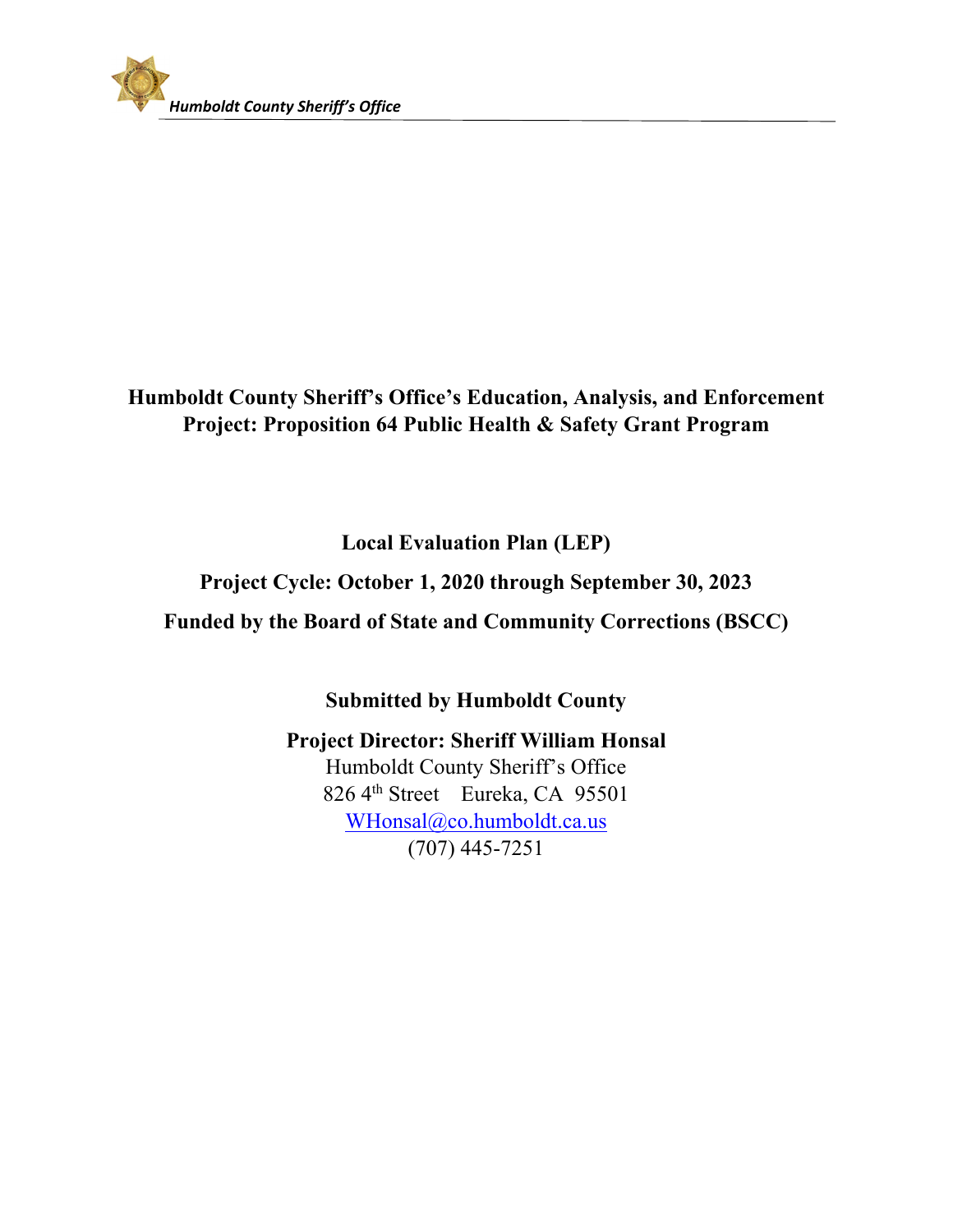

### **Humboldt County Sheriff's Office's Education, Analysis, and Enforcement Project**

## **Project Background**

Humboldt County is a rural county in northwestern California containing seven incorporated cities. Over half of Humboldt County's approximately 135,000 citizens live in isolated and unincorporated areas and rely on the Humboldt County Sheriff's Office (HCSO) as their primary law enforcement agency. The county population is comprised of the following ethnic groups: 83.5% Caucasian, 11.7% Hispanic/Latino, 6.3% Native American Indian/Alaska Native, 2.9% Asian, 1.4% African American, 0.3% Native Hawaiian/Other Pacific Islander and 5.6% other races. Humboldt County is a densely forested and mountainous rural county and is geographically large, ranking as the  $14<sup>th</sup>$  largest of California's 58 counties at approximately 4,052 square miles, however it is only the  $35<sup>th</sup>$  most populous county in the state.

Humboldt County is economically depressed in comparison to national averages of median household income and poverty rates. According the United States Census Bureau's report of Income and Poverty dated September 15, 2020, the national median household income was  $$68,703$  and the poverty rate was  $10.5\%$ <sup>1</sup>. Humboldt County, however, has a median household income of only \$48,041 with a poverty substantially higher poverty rate of  $19.1\%$ <sup>2</sup>

With fewer economic opportunities than elsewhere in California, many Humboldt County residents have turned to cannabis cultivation as their source of income. Humboldt attracts cannabis activity due to its vast rural jurisdiction, small population, and temperate climate. Humboldt County has the most cannabis cultivation licenses in the state according to a report from the California Department of Food & Agriculture (CDFA) and CalCannabis Cultivation Licensing (CAL) dated December 31, 2020, however there are also an estimated 9,700 unpermitted grow sites within the county. These numbers demonstrate the prevalence and cultural normalization of cannabis within the community which subsequently negatively affects youths and the natural environment of Humboldt County.

In October of 2020, The California Board of State and Community Corrections (BSCC) awarded the County of Humboldt with a grant for a youth reinvestment, public safety, public health and environmental impact program. The youth reinvestment component is designed to reduce the truancy rate and usage of illegal substances through education and engagement. The County's main goal regarding youth is to decrease the potential for involvement in the cultivation industry

<sup>&</sup>lt;sup>1</sup> Semega, Jessica; Kollar, Melissa; Shrider Emily A.; and Creamer, John, Income and Poverty in the United States: 2019, United States Census Bureau, September 15, 2020, Income and Poverty in the United States: 2019 (census.gov)

<sup>&</sup>lt;sup>2</sup> Quick Facts, Humboldt County, California, United States Census Bureau, July 1, 2019, U.S. Census Bureau QuickFacts: Humboldt County, California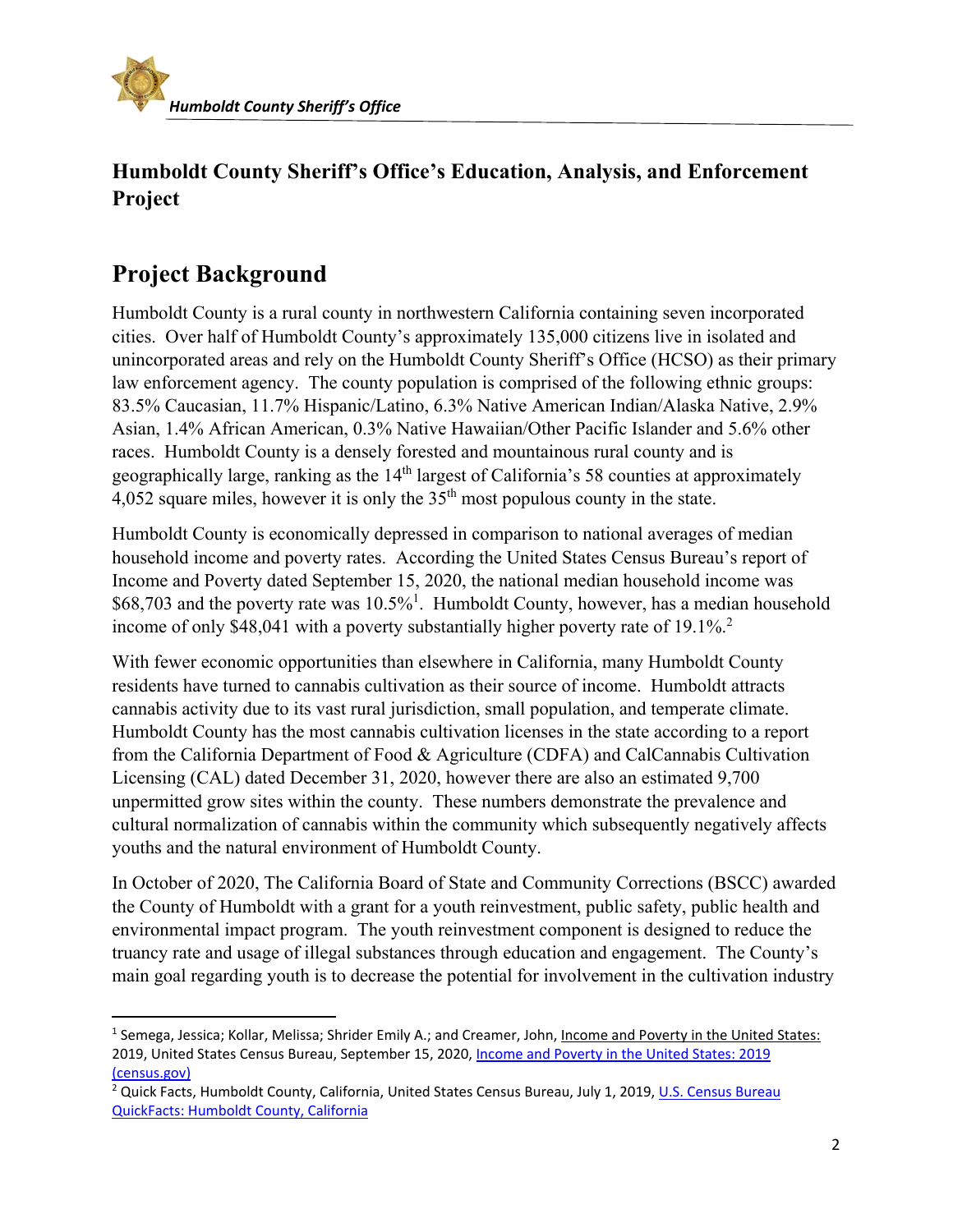

and increase the overall number of students who graduate from high school. The program addresses socio-economic disparities by prioritizing relevant service delivery to economically depressed areas to build a bridge between law enforcement and the youth residing in communities where cultivation is prevalent.

Upon hire, the Humboldt County Sheriff's Office (HCSO) Community Services Officer (CSO) will implement an education program that is consistent with elements of the Office of Juvenile Justice and Delinquency Prevention evaluation system. The CSO will address repeated truancies and drug-related behavioral issues by introducing alternative activities. The California Department of Public Health "Let's Talk Cannabis" toolkit will be utilized by the CSO to develop a drug education curriculum. The CSO will also serve at least 5 youths in an Explorer program where they will be introduced to a wide array of law enforcement career options and receive hands on training by assisting in rescue operations and general traffic and crowd control. Eligible youth in grades 6 through 12 will be referred to the program by teachers and other school personnel based upon the presence of drug-related behavioral issues, repeated truancies, incidents of possession, or a negative change in academic performance.

In addition to the negative impacts on the youth population, Illegal cannabis cultivation also contributes to the County's crime rate. It is estimated that there are approximately 15,000 illegal cultivation sites within Humboldt County. These illegal cultivation sites pose a threat to public safety by increasing criminal activity such as robberies, burglaries, and homicides that have a marijuana nexus, however they are not contributing to the funding of the public safety resources necessary to address these criminal incidents due to their black-market sale which deprive the County of necessary tax revenue.

The Humboldt County Sheriff's Office's Marijuana Enforcement Team (MET) will work to address the public safety component of this project by continuing to monitor compliance of its approximately 600 fully legalized cultivation sites and 800 in-progress County permit holder sites. Additionally, MET will work towards identification of drug trafficking operations as well as illegal cannabis cultivation sites through tips received from citizens and deputies, and internal intelligence gathering using Geographic Information System (GIS) mapping. The expectation is that conducting enforcement activities should encourage compliance and yield an increase in legally permitted cultivation operations.

During enforcement activities at cannabis cultivation sites the MET frequently discovers environmental damage, such as the presence of waste products, pesticides and water diversion. HCSO has developed a partnership with the Integral Ecology Resource Center (IERC), a local  $501(c)(3)$  nonprofit ecosystem research and reclamation organization, to evaluate and identify public health concerns associated with cannabis cultivation sites that require mitigation. Funding from this grant will be used to contract with the IERC to address the public health risks and environmental damage to Humboldt County's waterways. Upon the discovery of a possible environmental hazard at a cultivation site, the MET will refer the site to the IERC for their review.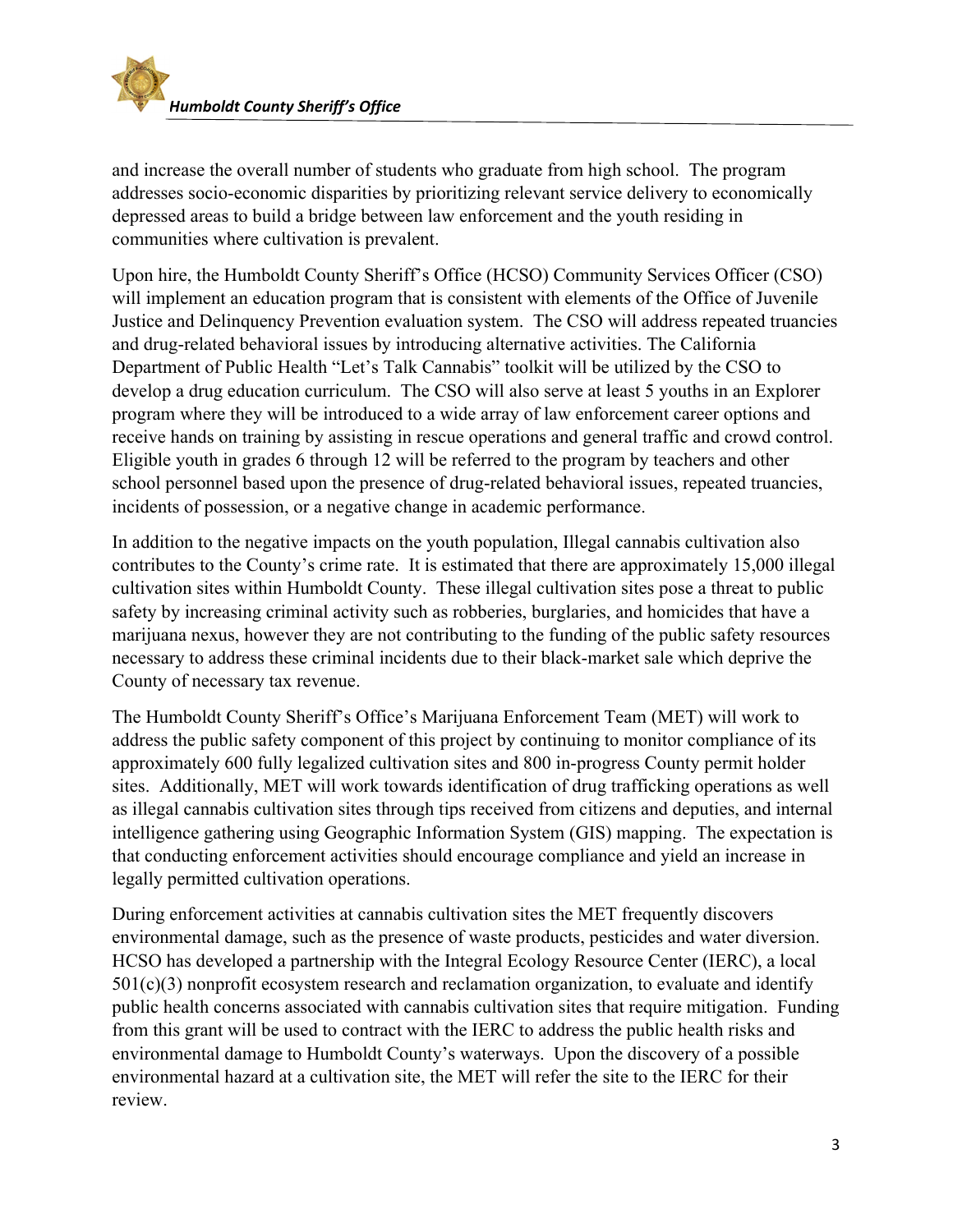

#### Project Goals:

- Offer opportunities for growth and career exploration to at-risk youth.
- Provide public health education regarding youth consumption of cannabis products.
- Improve youth engagement and outreach through mentoring relationships with Sheriff's Office personnel and Humboldt County students.
- Disrupt the illegal marijuana industry.
- Monitor compliance among permitted cannabis cultivation sites in Humboldt County.
- Evaluate the environmental impacts and potential health risks associated with illegal cannabis cultivation sites.
- Identify solutions and seek funding to reverse the negative environmental and public health impacts.

#### Project Objectives

- Develop youth diversion program targeted at high-risk populations.
- Engage with at least 5 Humboldt County school students annually in a job shadowing opportunity with a Sheriff's Office employee.
- Establish an Explorer program for at least 5 students (annually) to participate in field activities and search and rescue training.
- Reduce the number of illegal cannabis cultivation sites by conducting at least 90 investigations per grant year, totaling at least 270 investigations throughout the life of the grant.
- Reduce the amount of illegal marijuana on the streets by eradicating at least 210,000 unpermitted marijuana plants per grant year, totaling at least 630,000 illegal plants destroyed throughout the life of the grant.
- Increased public safety through the identification of cannabis-related crime patterns by a Crime Analyst to allow for more focused and proactive enforcement.
- Increased awareness of the negative environmental impacts of illegal cannabis cultivation sites through partnership with the 501 (c)(3) nonprofit, Integral Ecology Resources Center (IERC) to conduct at least 3 cannabis cultivation site environmental and public health risk assessments per grant year, totaling at least 9 assessments throughout the life of the grant. Assessments will include analysis of a variety of environmental media (e.g., soil, vegetation, water) for pesticides, analysis will also include an assessment of environmental risks to the ecosystem through water diversions, habitat modification, and soil erosion.
- Creation of a full site reclamation plan by the IERC, which identifies the presence of any hazardous materials risks, required resources and implementation plan for the abatement of all hazardous and non-hazardous refuse within one cannabis cultivation site identified as having the greatest need for immediate intervention. The IERC will also Identify and utilize additional funding sources and partnerships to conduct the reclamation operations.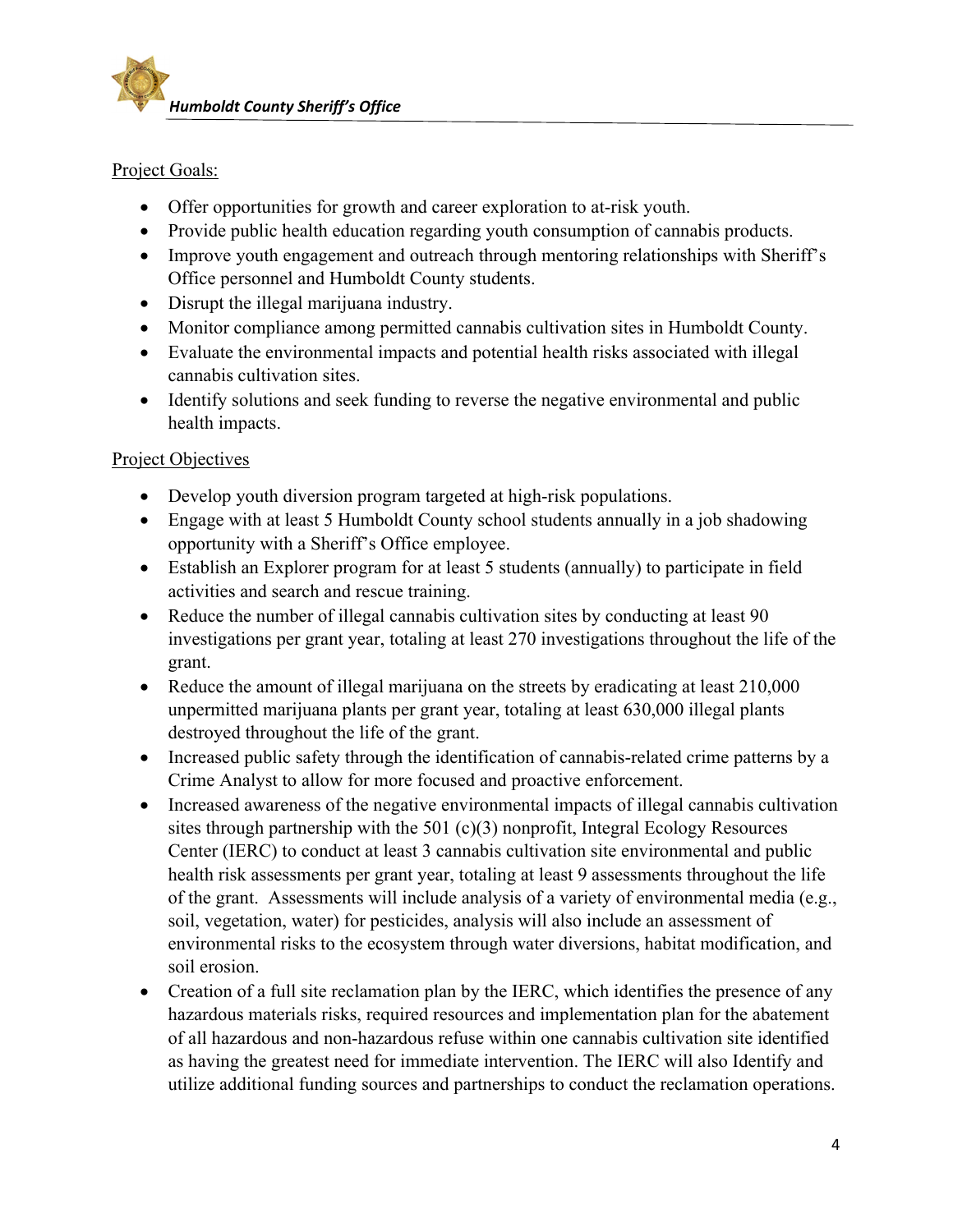

# **Process Evaluation Method and Design**

Due to the variety of goals and activities proposed in this project, a mixed methods research design will be utilized to determine program effectiveness, with its main emphasis being the youth engagement segment where a longitudinal-panel research design will be used. This design will incorporate quantitative data collection and analysis through youth program attendance tracking, frequency of drug-related behavioral issues, truancy rate, number of enforcement operations conducted, number of illegal plants eradicated, number of environmental hazards located. This data will be tracked and evaluated internally by HCSO's Crime Analyst.

#### *Youth Engagement and Education*

A full-time Humboldt County Sheriff's Office's Special Services Lieutenant (SSL) will be accountable for the operations focused on youth development, prevention and intervention. The SSL will utilize the International Association of Chiefs of Police Youth Focused Policing Agency Self-Assessment Tool annually and at grant completion to assess if the plan that was implemented is exhibiting success or if efforts need to be refocused. This information will be provided to department leadership who will evaluate whether the project is producing successful outcomes and is remaining on-track.

The full-time Humboldt County Sheriff's Office CSO will document from the beginning of each Explorer, job shadowing, and diversion program how many students are enrolled as participants. The CSO will continue to monitor attendance and dropouts throughout the program by use of an attendance log. Any performance-based measures i.e. test scores, participation, etc. will be documented by the CSO. All documentation will be provided to the Crime Analyst who will log the data in an Excel log and provide a report to the SSL quarterly. Examples of some process measures used to determine how well the program's activities have been implemented to fidelity include:

- The number of juveniles who complete the Job Shadowing program (compared to the number expected to complete the program)
- The number of juvenile Job Shadowing participants from Southern Humboldt Joint Unified School District (compared to the number of Southern Humboldt Joint Unified School District expected to participate)
- The number of juveniles who complete the Explorer program (compared to the number expected to complete the program)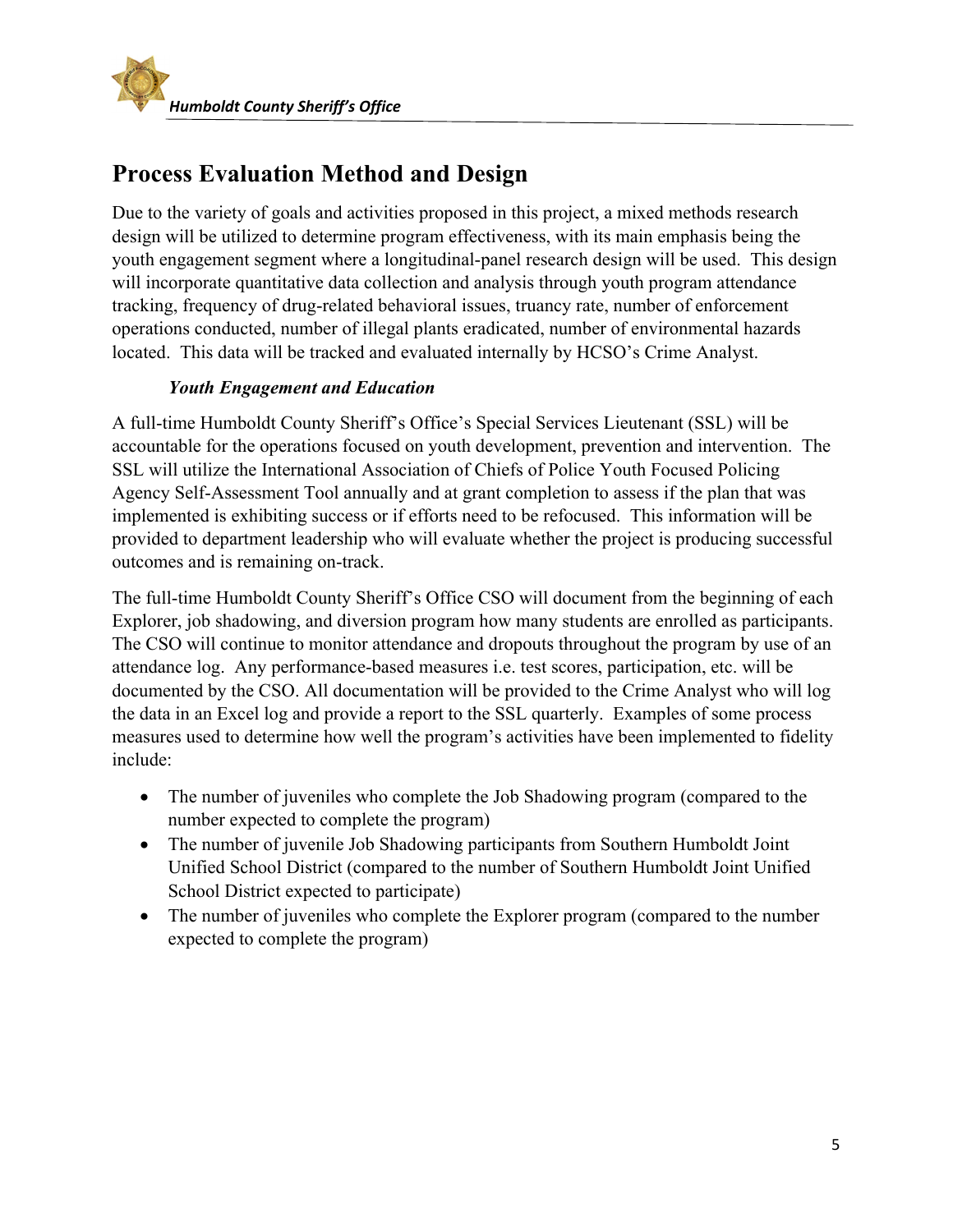

| <b>Data to Be Collected</b> | <b>Variable Type</b> | <b>How We Will Collect It</b>                   |
|-----------------------------|----------------------|-------------------------------------------------|
| Job shadowing program       | Numeric              | Review of program attendance sheet collected by |
| attendance                  |                      | the CSO, Data to be included in Quarterly       |
|                             |                      | Progress Report (QPR) by the Crime Analyst      |
| Explorer program            | Numeric              | Review of program attendance sheet collected by |
| attendance                  |                      | the CSO, Data to be included in the QPR by the  |
|                             |                      | Crime Analyst                                   |
| Drug-related behavioral     | Numeric              | CSO to gather data from school administrators,  |
| incidents                   |                      | Data to be included in the QPR by the Crime     |
|                             |                      | Analyst                                         |
| Days of school missed       | Numeric              | CSO to gather data from school administrators,  |
| (truancy)                   |                      | Data to be included in the QPR by the Crime     |
|                             |                      | Analyst                                         |

This project goal will be measured using and quantitative data analysis to produce a complete set of findings.

#### **Quantitative Data Analysis**

A longitudinal panel study will be used with a research hypothesis that there will be some change in the participants before and after participating in the Explorer and Job shadowing programs. We will examine the same set of participants and assess progress/change through measurable variables, such as frequency of drug-related behavior issues and truancy rates. A test of difference between means for our sample will show if participation in the Explorer and Job shadowing programs influences the above-mentioned variables. We are interested in determining the impact of program participation on truancy and frequency of drug-related behavioral issues in the pre-program participants versus frequency of drug-related behavioral issues and truancy rates in post-program participants. In this case, then  $\mu_1$  is the mean of frequency of drug-related behavioral issues and truancy rates at time 1 (before program participation), and  $\mu_2$  is the mean of drug-related behavioral issues and truancy rates at time 2 (after program participation). Therefore,

| Null hypothesis <sub>1</sub> :     | The frequency of drug-related behavioral issues does not  |
|------------------------------------|-----------------------------------------------------------|
| $(\mu_1 = \mu_2)$                  | differ before and after program participation.            |
| Research hypothesis <sub>1</sub> : | The frequency of drug-related behavioral issues differs   |
| $(\mu_1 \neq \mu_2)$               | before and after program participation.                   |
| Null hypothesis <sub>2</sub> :     | The truancy rate does not differ before and after program |
| $(\mu_1 = \mu_2)$                  | participation.                                            |
| Research hypothesis <sub>2</sub> : | The truancy rate differs before and after program         |
| $(\mu_1 \neq \mu_2)$               | participation.                                            |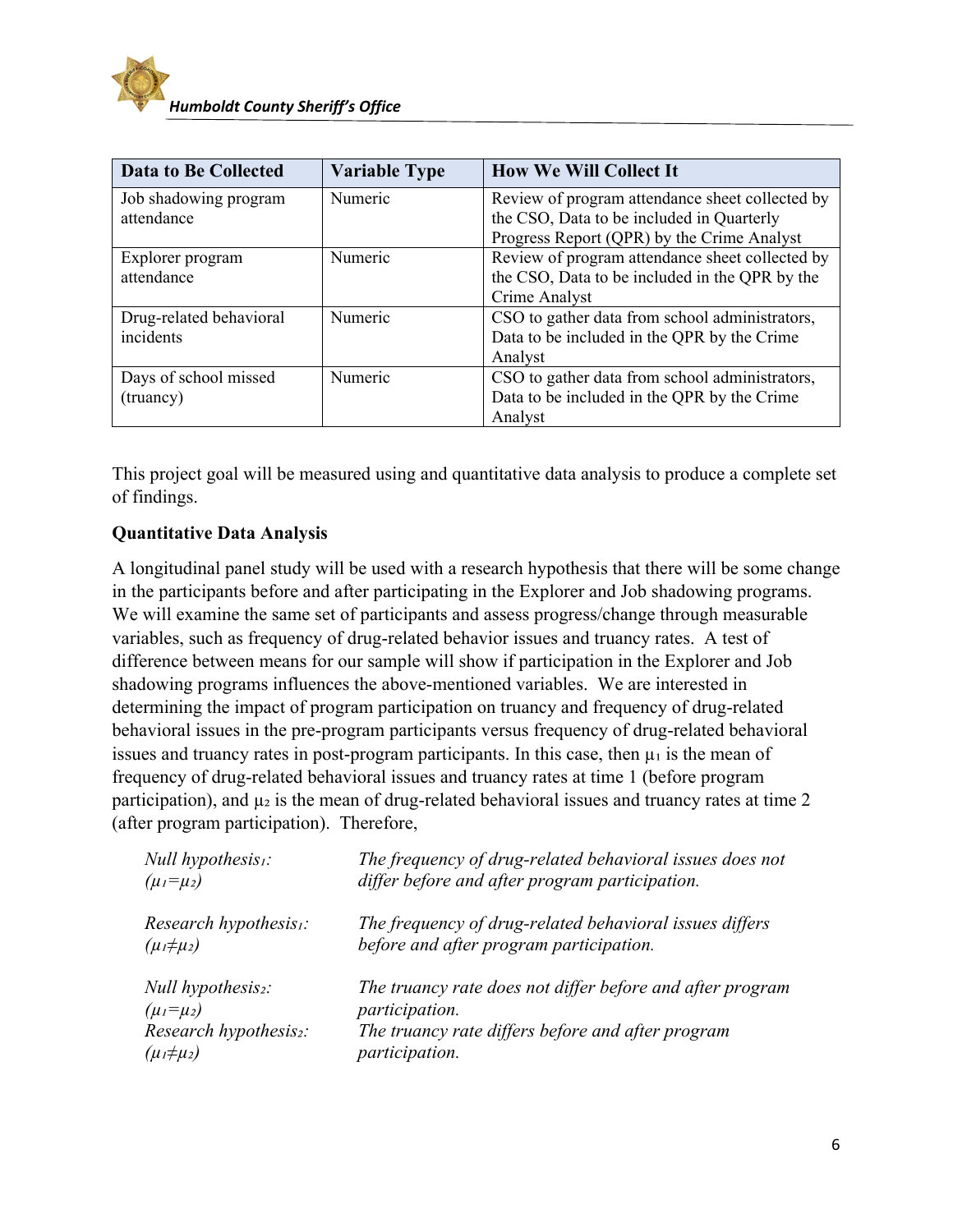

To test the impact of program participation on frequency of drug-related behavioral issues and truancy rate we compare these numbers both before and after program participation. The beforeafter comparison will focus our attention on the difference between time 1 and time 2, as reflected in the formula to obtain the standard deviation (for the distribution of before-after difference frequencies)

| Respondent    | Before Program        | After Program         | Difference        | (Difference) <sup>2</sup> |
|---------------|-----------------------|-----------------------|-------------------|---------------------------|
|               | Participation $(x_1)$ | Participation $(x_2)$ | $(D = X_1 - X_2)$ | $(D^2)$                   |
| Participant 1 |                       |                       |                   |                           |
| Participant 2 |                       |                       |                   |                           |
| Participant 3 |                       |                       |                   |                           |
| Participant 4 |                       |                       |                   |                           |
| Participant 5 |                       |                       |                   |                           |
|               |                       | $\Sigma$ X2 =         |                   | $\Sigma D^2 =$            |

$$
SD = \sqrt{\frac{\sum_{D} 2}{N} - (\bar{X}_1 - \bar{X}_2)^2}
$$

where  $SD =$  standard deviation of the distribution of before-after frequencies  $D =$  after participation frequency subtracted from before participation frequency  $N =$  number of participants in the sample

Further statistical computations will be completed to calculate the *t* ratio, which will determine whether we can reject our null hypotheses at the .05 significance level giving us a 95% confidence rate that the statistical result did not occur by chance or sampling error.

#### *Public Safety*

The public safety, public health, and environmental impact portion of this project will utilize a non-experimental research design. There will be no control or comparison group, outcomes will only be measured. The outcome evaluation will identify the results and impact of the project's strategies.

A full-time MET Sergeant with the Humboldt County Sheriff's Office will be accountable for the day-to-day operations focused on the reduction of illegal cannabis cultivation. Deputies assigned to MET will utilize the Daily Statistical Report form (Appendix A) to document marijuana enforcement activities. Data from these forms will be used by the Crime Analyst to track progress relative to HCSO's goal to disrupt the illegal marijuana industry and monitor compliance. Additionally, the Crime Analyst will review cannabis-related crimes in HCSO's records management program (RIMS) to ensure proper documentation and to identify any patterns. The information will be tracked using RIMS Reports and an Excel database and will be provided to the MET Sergeant on a monthly basis. A quarterly report will be generated by the Crime Analyst for review by the SSL. Examples of some process measures used to determine how well the program's activities have been implemented to fidelity include: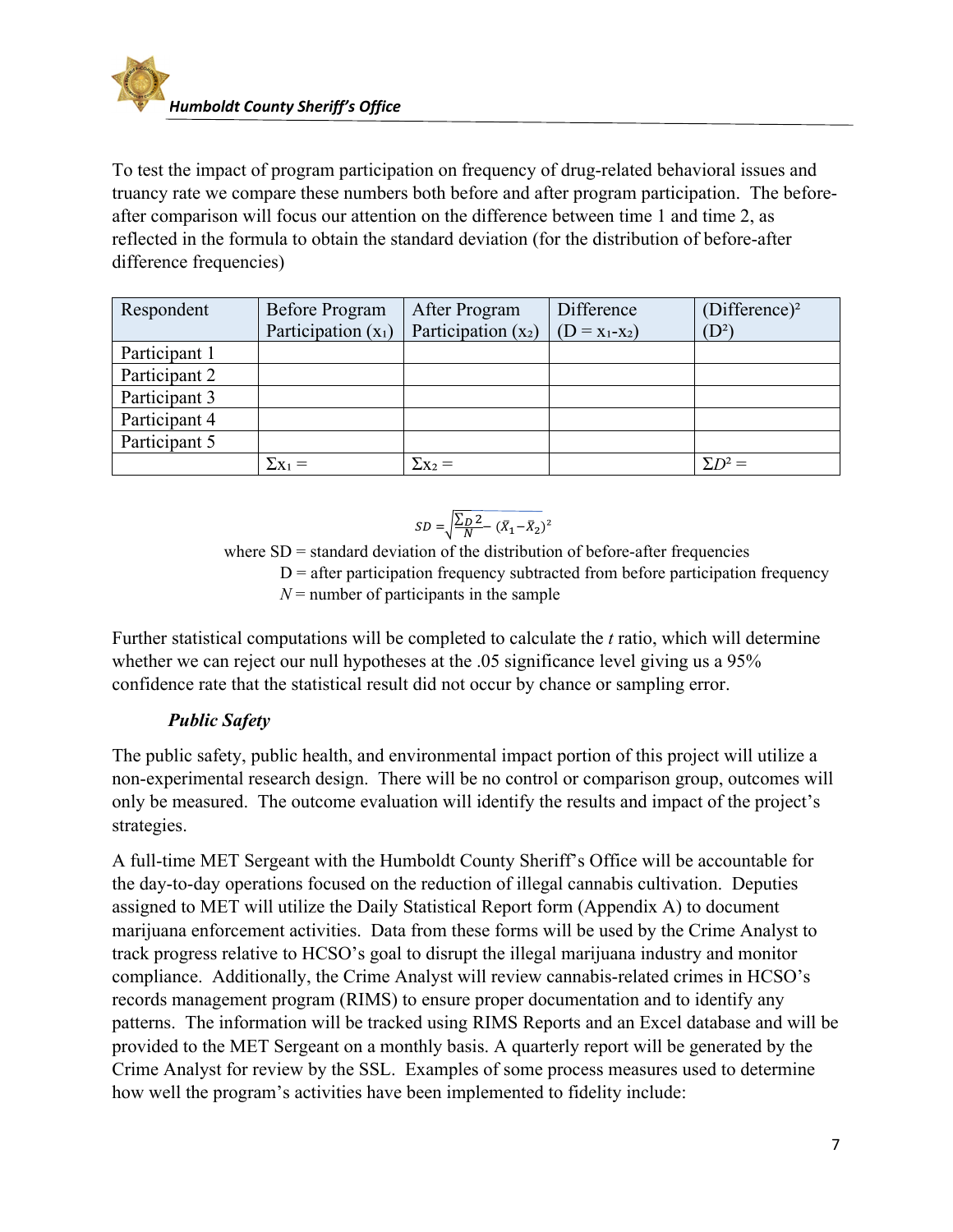

- The number of cultivation site investigations completed (compared to the number of investigations expected to be completed)
- The number of drug trafficking organizations disrupted (compared to the number expected to be disrupted)
- The number of unpermitted marijuana plants eradicated (compared to the number expected to be eradicated)

| <b>Data to Be Collected</b>        | <b>Variable Type</b> | <b>How We Will Collect It</b>                                                                                 |
|------------------------------------|----------------------|---------------------------------------------------------------------------------------------------------------|
| Cultivation site<br>investigations | Numeric              | Review of Daily Statistical Reports completed by<br>MET Deputies; Crime Analyst to complete<br>monthly review |

#### *Public Health and Environmental Impact*

The IERC will assess the element of public health risk at least 3 cannabis cultivation sites annually, identified by the MET Sergeant. IERC will conduct field research to determine the presence of contaminants in the soil, vegetation, and water that can be directly tied to cannabis production. The IERC will provide its findings to the MET Sergeant on a quarterly basis. Examples of some process measures used to determine how well the program's activities have been implemented to fidelity include:

- The number of public health risk assessments at cannabis sites completed (compared to the number expected to be completed)
- The number of cannabis site reclamation plans created (compared to the number expected to be completed)
- The number of cannabis sites added to the IERC's environmental impact database (compared to the number expected to be added)

| <b>Data to Be Collected</b>                  | <b>Variable Type</b> | <b>How We Will Collect It</b>                |
|----------------------------------------------|----------------------|----------------------------------------------|
| Illegal cultivation<br>environmental hazards | Numeric, Narrative   | <b>IERC</b> staff to complete annual reports |

## **Outcome Evaluation**

The outcome evaluation will utilize a non-experimental research design with no control/comparison group. An intervention group of student participants will be identified, however only outcomes for this group will be tracked. Outcomes related to marijuana enforcement will be tracked on a numeric basis to determine project fidelity.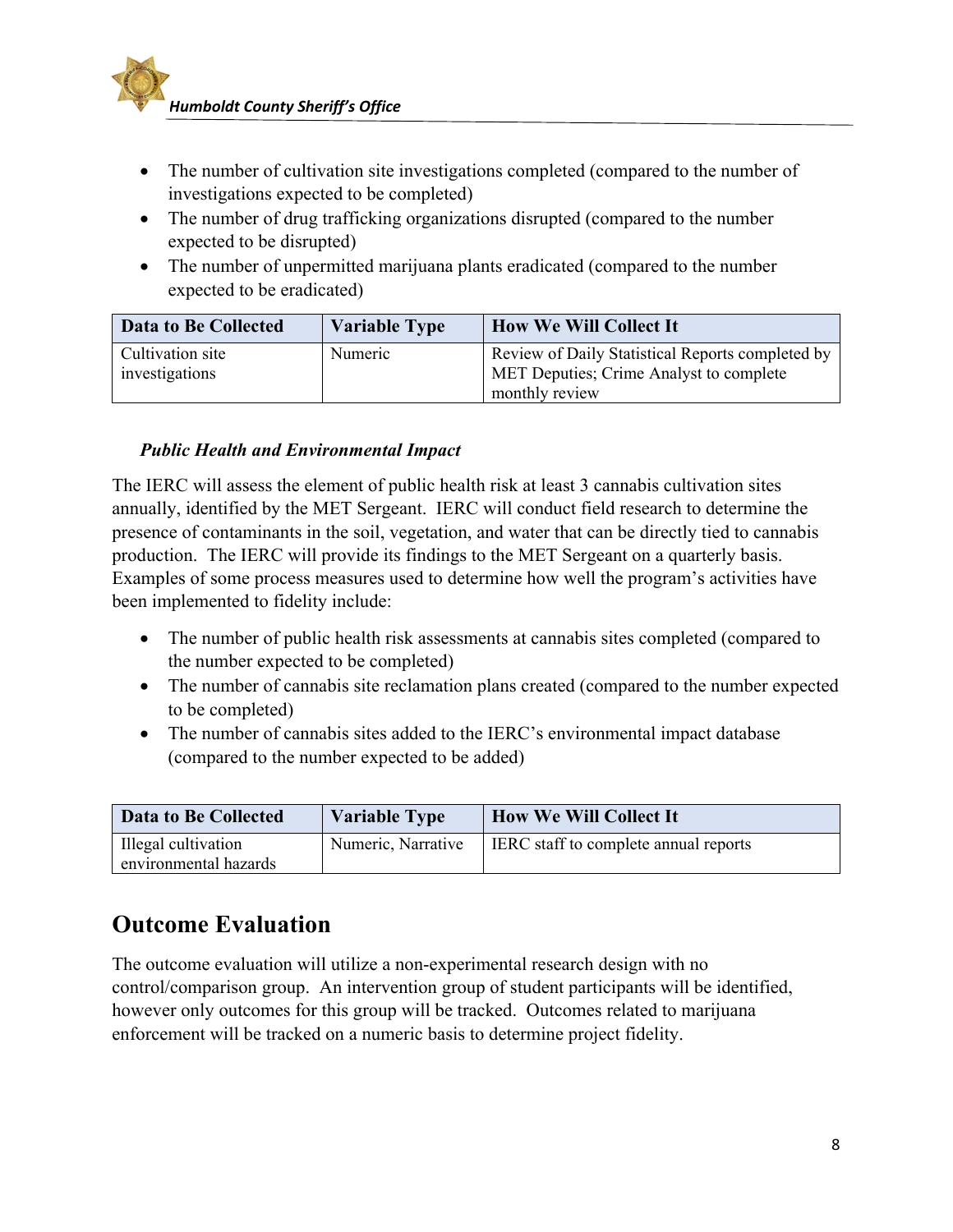| <b>Variable Description</b>                              | <b>Variable Type</b> | <b>Agency to Collect Data</b> |
|----------------------------------------------------------|----------------------|-------------------------------|
| Number of students who                                   | Numeric              | <b>HCSO CSO</b>               |
| completed the Explorer program<br>Number of students who | Numeric              | <b>HCSO CSO</b>               |
| completed the job shadowing                              |                      |                               |
| program                                                  |                      |                               |
| Age, Gender Identity,                                    | Categorical          | <b>HCSO CSO</b>               |
| Race/Ethnicity                                           |                      |                               |
| Number of school days                                    | Numeric              | <b>HCSO CSO</b>               |
| participant has missed by                                |                      |                               |
| quarter                                                  |                      |                               |
| Number of drug-related                                   | Numeric              | <b>HCSO CSO</b>               |
| behavioral issues reported                               |                      |                               |
| Number of illegal cannabis                               | Numeric              | <b>HCSO MET</b>               |
| cultivation sites eliminated by                          |                      |                               |
| quarter                                                  |                      |                               |
| Number of illegal marijuana                              | Numeric              | <b>HCSO MET</b>               |
| plants eradicated by quarter                             |                      |                               |
| Number of environmental                                  | Numeric              | <b>IERC</b> Staff             |
| impact sites identified and added                        |                      |                               |
| to database annually                                     |                      |                               |
| Number of environmental and                              | Numeric              | <b>IERC</b> Staff             |
| public health risk assessments                           |                      |                               |
| completed annually                                       |                      |                               |
| Number of full site reclamation                          | Numeric              | <b>IERC</b> Staff             |
| plans developed annually                                 |                      |                               |

The table below indicates the outcome measures that will be tracked throughout the project.

#### **Evaluation Questions**

A set of self-evaluation questions will be used to determine whether the project objectives have been achieved. Success of the project will be determined based upon the answers to these questions, which should illustrate how closely the project has adhered to the goals set forth in the proposal.

- ‐ Has a youth diversion program been created?
- ‐ Have at least five students (including at least three students from Southern Humboldt Joint Unified School District) per year participated in an Explorer program?
- ‐ Have at least five students per year participated in a job shadowing opportunity with HCSO?
- ‐ Have truancy rates decreased amongst Diversion/Explorer/Job shadowing participants?
- ‐ Have the number of drug-related behavioral issues decreased amongst Diversion/Explorer/Job shadowing participants?
- ‐ Have a minimum of 90 cultivation site investigations occurred annually?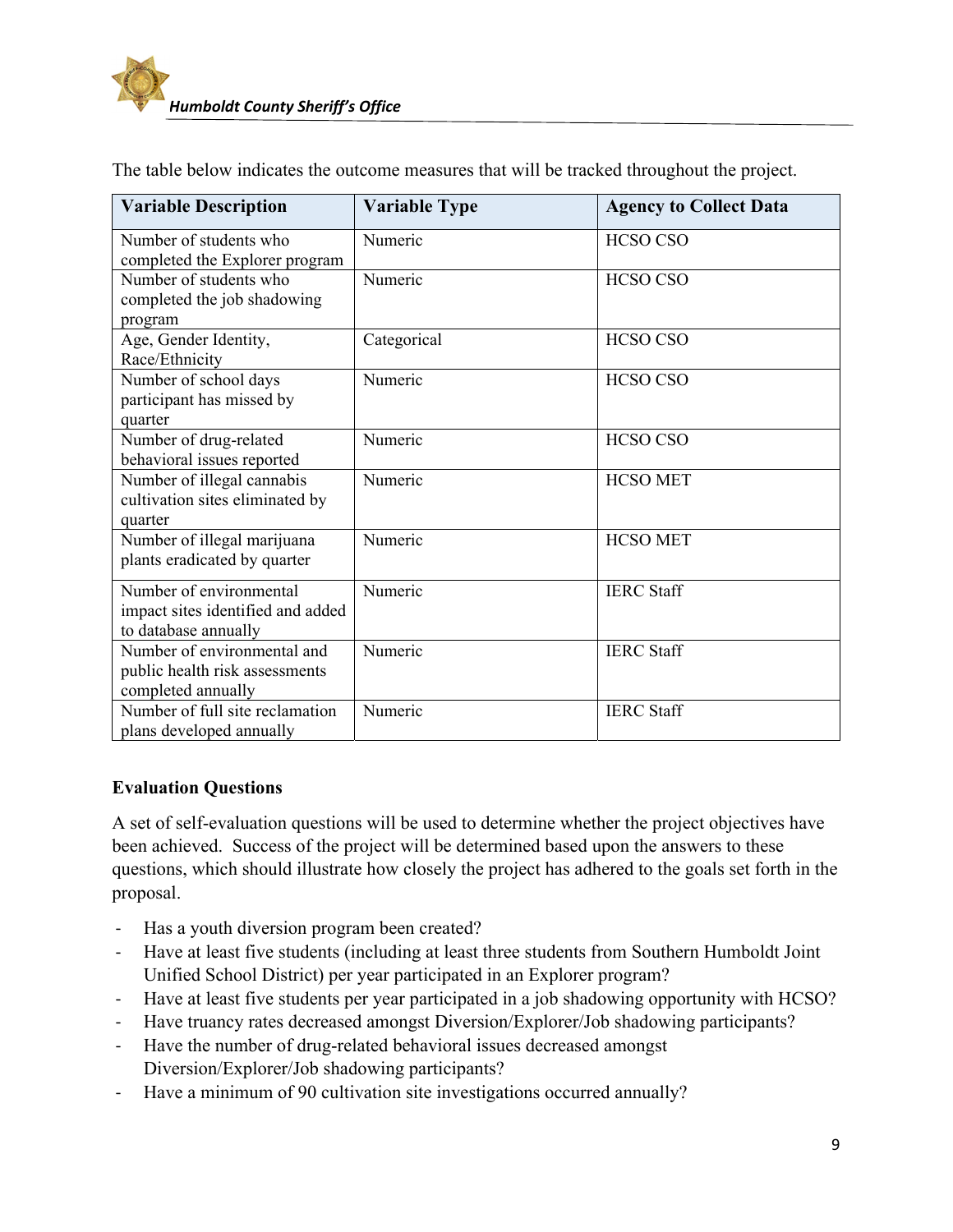

- ‐ Has a minimum of 210,000 unpermitted marijuana plants been eradicated annually?
- ‐ Has there been a decrease in the presence of illegal cannabis cultivation sites?
- ‐ Have there been monthly reports of cannabis-related crimes provided to the MET Sergeant?
- ‐ Have alternate funding sources been identified to assist with the costs of implementing reclamation operations to high-need cultivation sites?
- ‐ Have at least three environmental impact sites been identified and added to the IERC database annually?
- ‐ Has there been one cannabis cultivation site reclamation plan containing full project cost been created annually?
- ‐ Have there been at least three cannabis cultivation site environmental and public health risk assessments completed annually?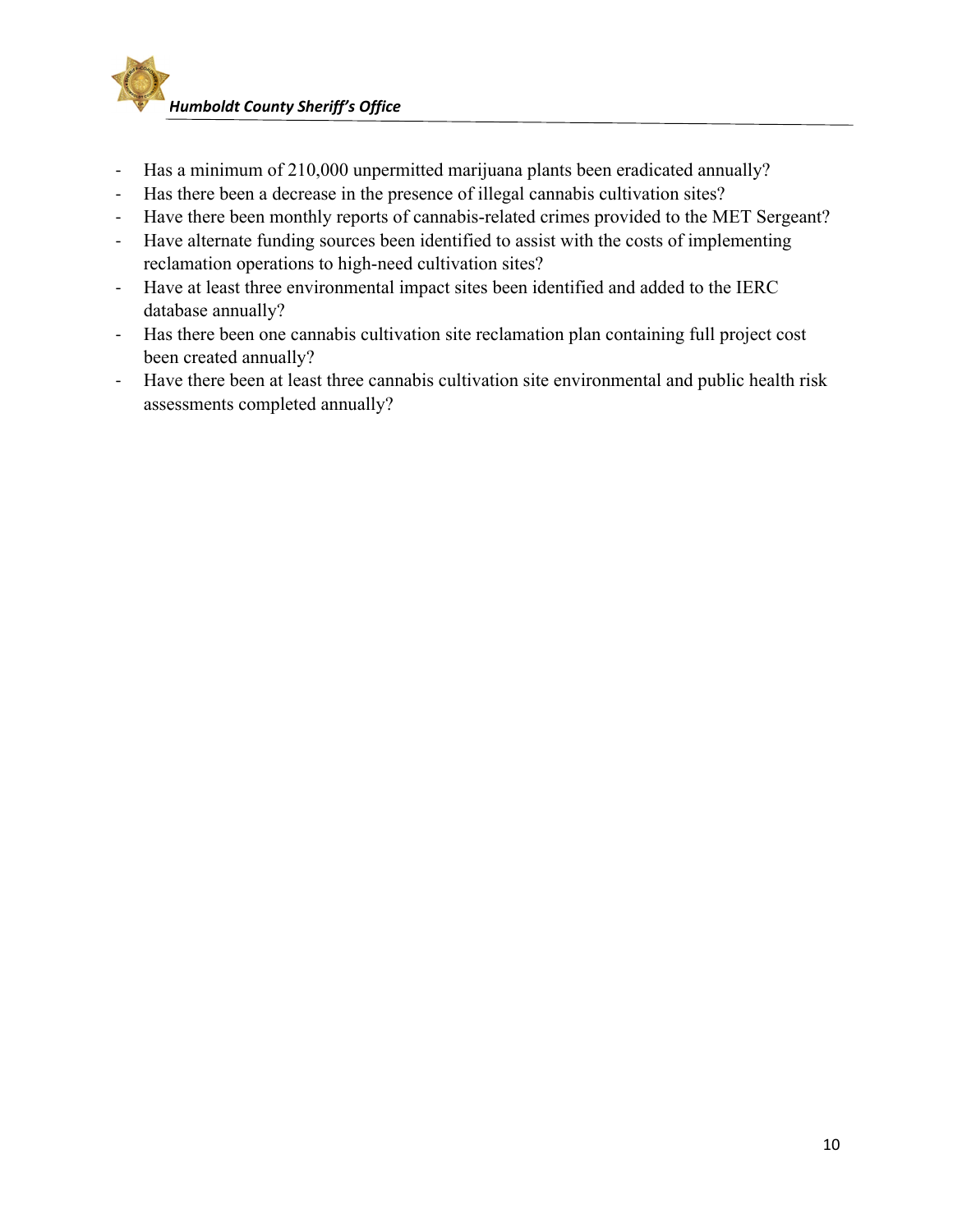

# **Project Logic Model**

#### **Goal 1 Logic Model**

Goal: To foster mentoring relationships between Sheriff's Office personnel and Humboldt County students while offering opportunities for growth and career exploration

| <b>Program: Humboldt County</b>                                                                                                                       |                                                                                                                                                                                                                                                                                            |                                                                                                                                                                                 |                                                                                                                                         |                                                                                                                                                                                                                     |
|-------------------------------------------------------------------------------------------------------------------------------------------------------|--------------------------------------------------------------------------------------------------------------------------------------------------------------------------------------------------------------------------------------------------------------------------------------------|---------------------------------------------------------------------------------------------------------------------------------------------------------------------------------|-----------------------------------------------------------------------------------------------------------------------------------------|---------------------------------------------------------------------------------------------------------------------------------------------------------------------------------------------------------------------|
| <b>INPUTS</b>                                                                                                                                         | <b>ACTIVITIES</b>                                                                                                                                                                                                                                                                          |                                                                                                                                                                                 | <b>RESULTS</b>                                                                                                                          |                                                                                                                                                                                                                     |
| <b>Key Resources</b>                                                                                                                                  | Community Outreach,<br>Prevention &<br>Intervention                                                                                                                                                                                                                                        | Outputs                                                                                                                                                                         | <b>Outcomes</b>                                                                                                                         | Impacts                                                                                                                                                                                                             |
| <b>HCSO</b> Staff:<br>Community<br>Services Officer,<br>Deputy Sheriff,<br>Crime Analyst<br>Humboldt<br>County Office of<br>Education<br>(HCOE) Staff | Create a youth<br>$\bullet$<br>diversion program<br>Substance use<br>$\bullet$<br>education<br>Job shadowing<br>$\bullet$<br>opportunity with<br>HCSO employee<br>Establish<br>$\bullet$<br>an Explorer program<br>to conduct field<br>activities such as<br>search and rescue<br>training | • At least 5 students<br>enrolled in Explorer<br>program<br>At least 5 students<br>$\bullet$<br>engaged in job shadowing<br>program<br>1 youth diversion program<br>established | • At least $15$<br>students served<br>through Explorer<br>program<br>At least 15<br>students provided<br>job shadowing<br>opportunities | Decreased dropout<br>rate<br>Increased high<br>$\bullet$<br>school graduation<br>rate<br>Decreased<br>frequency of drug-<br>related behavioral<br><i>issues</i><br>Decreased<br>frequency of drug<br>usage by youth |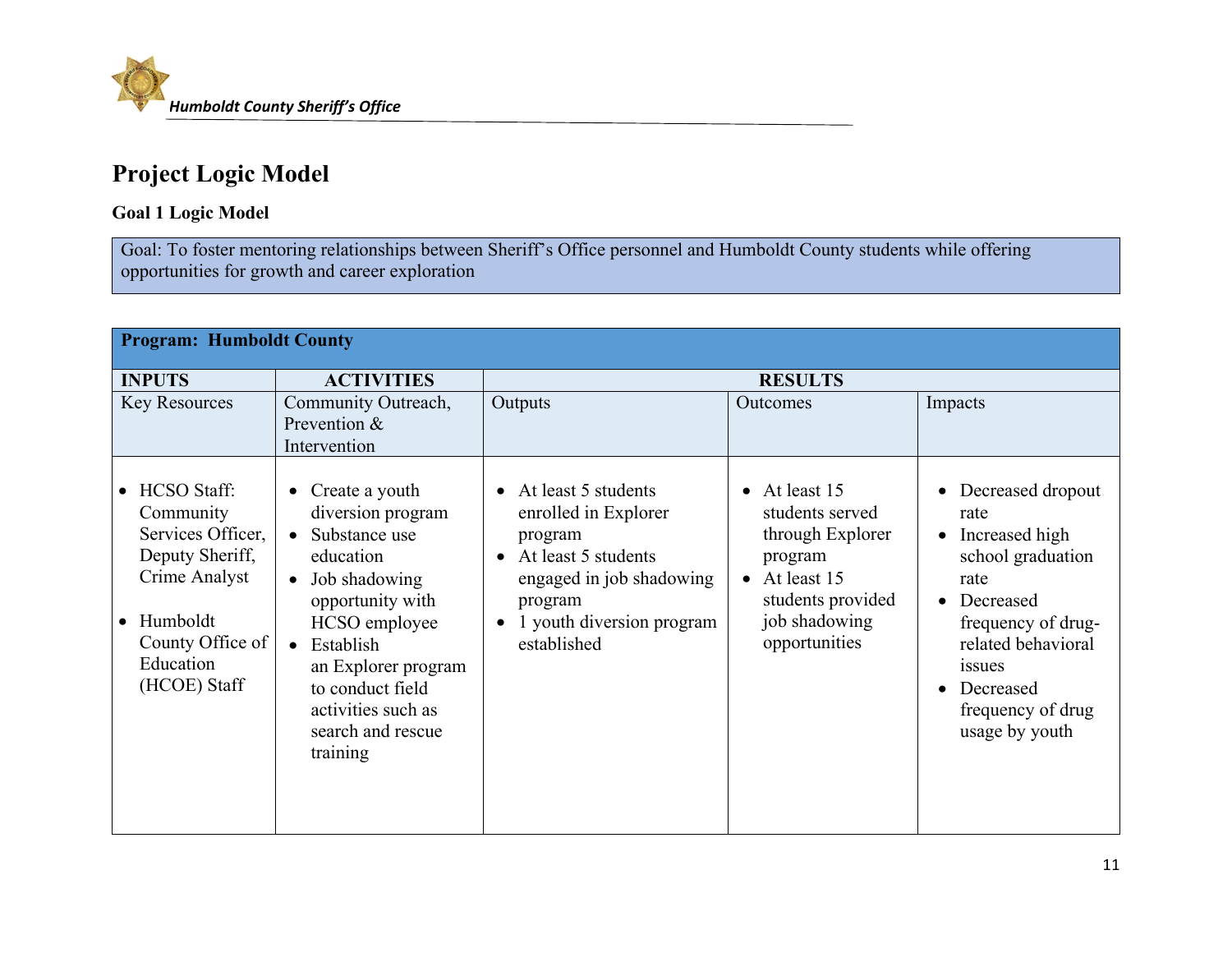

#### **Goal 2 Logic Model**

Goal: To disrupt the illegal marijuana industry and monitor compliance among producers in Humboldt County

| <b>Program: Humboldt County</b>                                                        |                                                                                                                                                                                                                                    |                                                                                                                                                                        |                                                                                                                                                                                                                           |                                                                                                                               |
|----------------------------------------------------------------------------------------|------------------------------------------------------------------------------------------------------------------------------------------------------------------------------------------------------------------------------------|------------------------------------------------------------------------------------------------------------------------------------------------------------------------|---------------------------------------------------------------------------------------------------------------------------------------------------------------------------------------------------------------------------|-------------------------------------------------------------------------------------------------------------------------------|
| <b>INPUTS</b>                                                                          | <b>ACTIVITIES</b>                                                                                                                                                                                                                  | <b>RESULTS</b>                                                                                                                                                         |                                                                                                                                                                                                                           |                                                                                                                               |
| <b>Key Resources</b>                                                                   | Law Enforcement &<br>Prosecution                                                                                                                                                                                                   | Outputs<br>(Per Year)                                                                                                                                                  | Outcomes                                                                                                                                                                                                                  | Impacts                                                                                                                       |
| <b>HCSO</b> Staff:<br>Deputy Sheriff,<br>Sworn overtime<br>personnel,<br>Crime Analyst | Identify illegal cannabis<br>$\bullet$<br>cultivation sites<br>Identify and disrupt drug<br>$\bullet$<br>trafficking organizations<br>Eradicate unpermitted<br>$\bullet$<br>marijuana plants<br>Monitor cannabis-related<br>crimes | Investigate at least 90<br>illegal cultivation sites<br>Eradicate at least<br>210,000 unpermitted<br>marijuana plants<br>12 monthly cannabis-<br>related crime reports | At least 270 illegal<br>$\bullet$<br>cultivation site<br>investigations<br>At least 630,000<br>$\bullet$<br>unpermitted<br>marijuana plants<br>eradicated<br>36 monthly<br>$\bullet$<br>cannabis-related<br>crime reports | Reduction in<br>$\bullet$<br>number of illegal<br>cannabis grow<br>sites<br>Reduction in<br>illegal cannabis<br>on the market |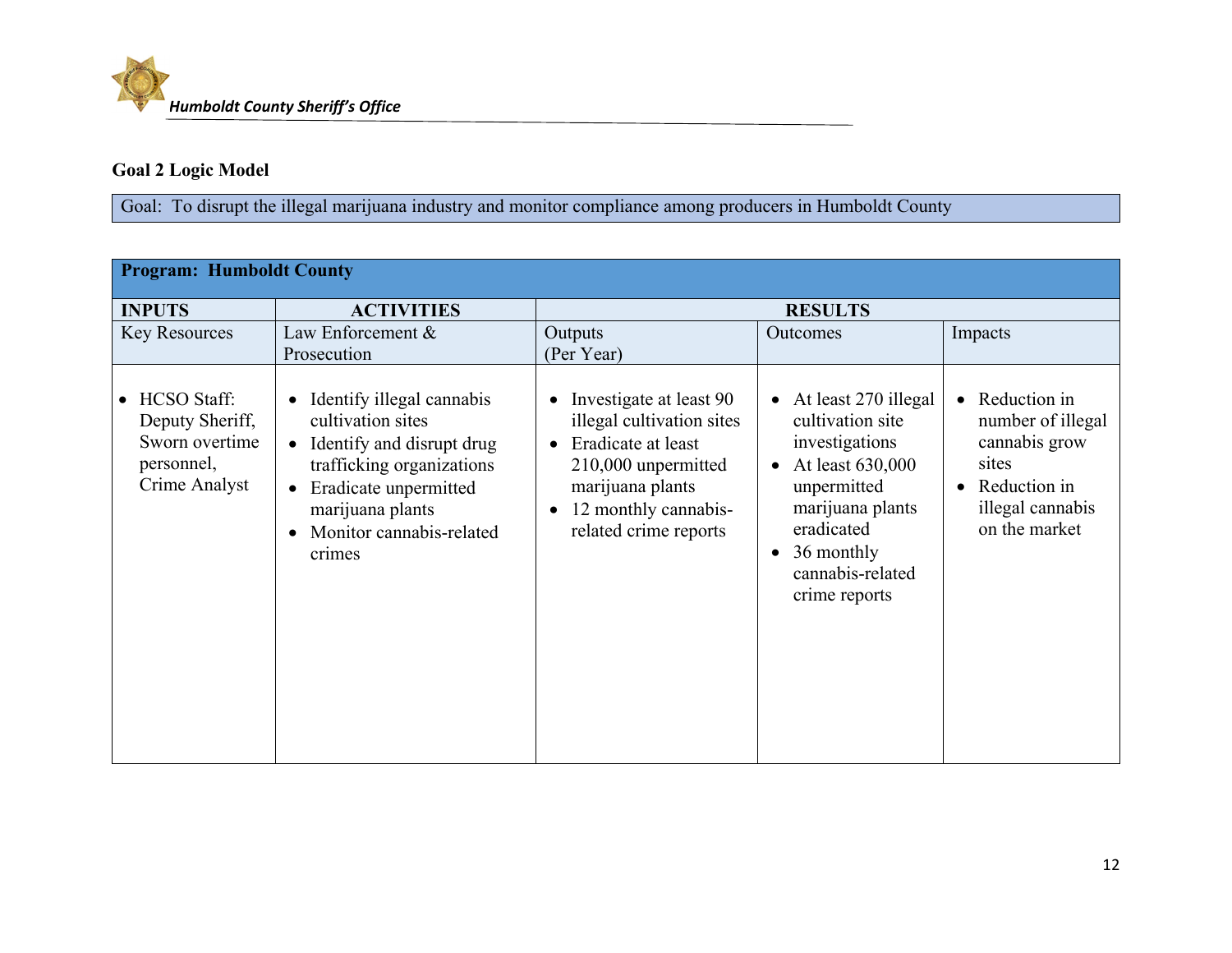#### **Goal 3 Logic Model**

Goal: Evaluate the environmental impacts and potential public health risks associated with illegal cannabis cultivation sites in Humboldt County, and identify solutions and seek funding to reverse these negative impacts

| <b>Program: Humboldt County</b>                                                                                        |                                                                                                                                                                                                                                                                  |                                                                                                                                                                                                                                                                                                                                                                                                                         |                                                                                                                                                                                                                                                                                                                                                                                                                                          |                                                                                                                                                                                                                                                                                            |  |
|------------------------------------------------------------------------------------------------------------------------|------------------------------------------------------------------------------------------------------------------------------------------------------------------------------------------------------------------------------------------------------------------|-------------------------------------------------------------------------------------------------------------------------------------------------------------------------------------------------------------------------------------------------------------------------------------------------------------------------------------------------------------------------------------------------------------------------|------------------------------------------------------------------------------------------------------------------------------------------------------------------------------------------------------------------------------------------------------------------------------------------------------------------------------------------------------------------------------------------------------------------------------------------|--------------------------------------------------------------------------------------------------------------------------------------------------------------------------------------------------------------------------------------------------------------------------------------------|--|
| <b>INPUTS</b>                                                                                                          | <b>ACTIVITIES</b>                                                                                                                                                                                                                                                | <b>RESULTS</b>                                                                                                                                                                                                                                                                                                                                                                                                          |                                                                                                                                                                                                                                                                                                                                                                                                                                          |                                                                                                                                                                                                                                                                                            |  |
| <b>Key Resources</b>                                                                                                   | Prevention & Intervention                                                                                                                                                                                                                                        | Outputs<br>(Per Year)                                                                                                                                                                                                                                                                                                                                                                                                   | Outcomes                                                                                                                                                                                                                                                                                                                                                                                                                                 | Impacts                                                                                                                                                                                                                                                                                    |  |
| • Integral Ecology<br><b>Resource Center</b><br>(IERC)<br><b>HCSO</b> Staff:<br>Marijuana<br>Enforcement<br>Team (MET) | Identify high-need<br>$\bullet$<br>cannabis cultivation<br>sites<br>Develop detailed<br>assessments of the<br>high-need cannabis<br>cultivation sites<br>Test for pesticides and<br>$\bullet$<br>other contaminants in<br>soil, vegetation, and<br>water samples | $\bullet$ At least 3 cannabis<br>cultivation site<br>environmental and<br>public health risk<br>assessments<br>1 full reclamation plan<br>$\bullet$<br>detailing hazardous<br>material risks,<br>resources required for<br>abatement, estimated<br>cost for full reclamation<br>for the highest need<br>cultivation site<br>At least 3<br>environmental impact<br>sites identified and<br>added to the IERC<br>database | At least 9 cultivation<br>$\bullet$<br>site environmental<br>and public health<br>assessments<br>completed<br>Funding sources<br>$\bullet$<br>identified to assist<br>with the abatement<br>of high-need<br>cannabis cultivation<br>sites<br>3 full reclamation<br>$\bullet$<br>plans for the highest<br>need cultivation sites<br>$\bullet$ At least 9<br>environmental<br>impact sites<br>identified and added<br>to the IERC database | Enhance the<br>$\bullet$<br>existing IERC<br>database<br>Increase public<br>$\bullet$<br>health risk<br>awareness<br>associated with<br>illegal cannabis<br>cultivation sites<br>Reduction of<br>$\bullet$<br>environmental<br>impacts related to<br>illegal cannabis<br>cultivation sites |  |